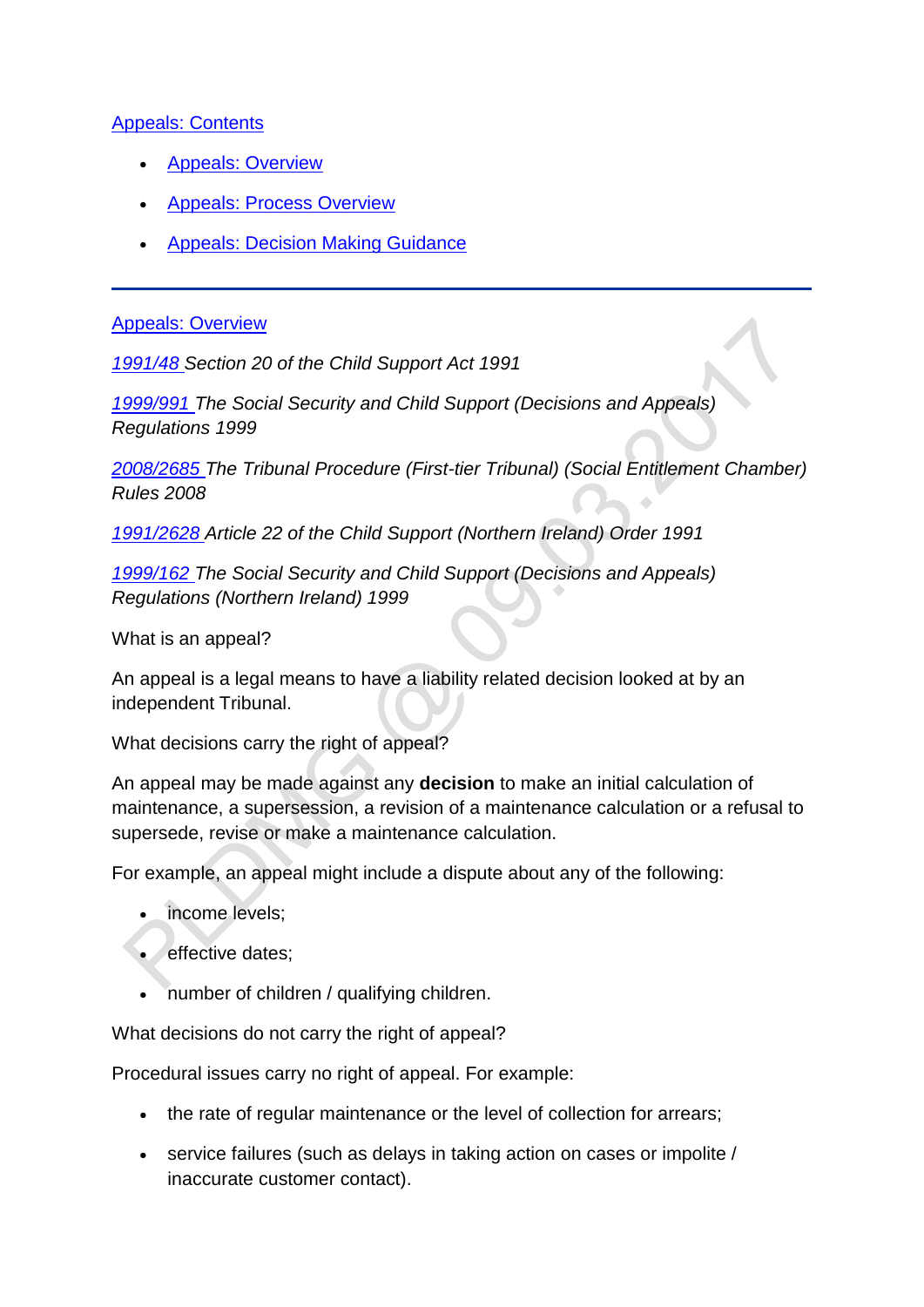The above decisions can be appealed against, but the Tribunal will treat any appeals made on this basis as outside jurisdiction.

The following decisions **do** carry rights of appeal, but any appeal must be made directly to a Court, rather than to a Tribunal:

- decisions relating to Child Support enforcement made by a court; rather than the CMG (e.g. imposition of a liability order, court orders for levels of care etc.);
- parentage –these appeals would be dealt with by a magistrates court;
- appeals against deduction from earnings orders and deduction orders (these are dealt with by magistrates courts).

This guidance solely covers appeals to a Tribunal. For guidance on other types of appeal, refer to the relevant chapter.

Who Can Appeal to a Tribunal?

Appeals against a decision made by the CMG can be made by any party to the maintenance calculation, or a representative acting on their behalf. For example:

- someone who has been authorised by the CMG to administer the client's application i.e. an appointee;
- a solicitor, barrister or legal organisation who is acting for the client in the matter of their appeal;
- an executor who is administering the estate of a client who is deceased;
- a person given power of attorney or a similar appointment made by a court;
- a nominated representative who has previously been accepted by the CMG to act on behalf of the client in Child Support matters;
- any person or organisation, when the letter of appeal is accompanied by a letter of authority signed by the client.

NOTE: We should not accept an appeal from anyone other than the parent / person with care, non-resident parent, child in Scotland or a person acting on their behalf.

[Return to Contents](http://np-cmg-sharepoint.link2.gpn.gov.uk/sites/policy-law-and-decision-making-guidance/Pages/Appeals/Appeals.aspx#Contents)

[Appeals: Process Overview](http://np-cmg-sharepoint.link2.gpn.gov.uk/sites/policy-law-and-decision-making-guidance/Pages/Appeals/Appeals.aspx)

How are appeals received?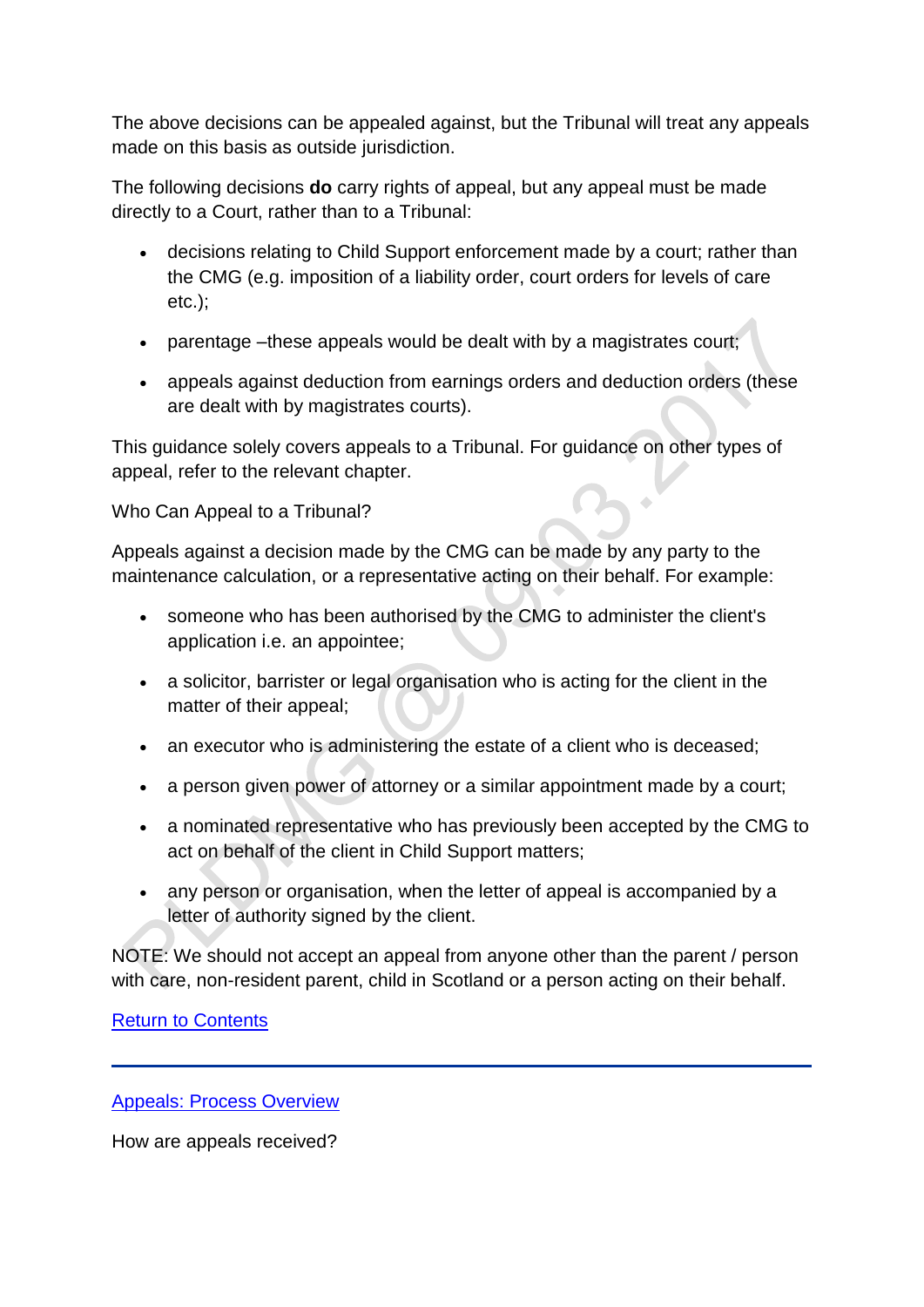*[2008/2685 R](http://www.legislation.gov.uk/uksi/2008/2685/contents)ule 23(2) of the Tribunal Procedure (First-tier Tribunal) (Social Entitlement Chamber) Rules 2008*

*[1999/162 R](http://www.legislation.gov.uk/nisr/1999/162/contents/made)egulation 33 of the Social Security and Child Support (Decisions and Appeals) Regulations (Northern Ireland) 1999*

An appeal must be made in writing. All appeals made to the CMG are dealt with by the Central Appeals Unit.

Is the appeal duly made?

An appeal will be duly made if it:

- is signed;
- has been made by a person with a right of appeal;
- has been made against an identifiable decision that carries a right of appeal;
- has been made against a decision that falls within the Tribunal's jurisdiction; and
- has been made within the prescribed time limits (including any extension where this can be allowed).

If the appeal is **not** duly made, you should either:

- contact the client for further information. For example: if you need to check what decision they are disputing, or need them to sign the appeal; or (if you have not been able to successfully do this);
- send the appeal to the Tribunals Service for them to decide if it can be admitted.

If the Tribunals Service rejects the appeal, they will inform the CMG and the client that the appeal has been rejected and cannot proceed.

Appeal duly made / admitted by the Tribunals Service

If an appeal is duly made, or is admitted by the Tribunals Service, you must notify all parties to the calculation that the appeal has been made. You must also ask the parties whether they want any information submitted by them or the CMG to be edited (for confidentiality of whereabouts only purposes) before it is issued to the other party.

You should then check the decision that is being disputed to determine whether it can be revised.

Can the disputed decision be revised?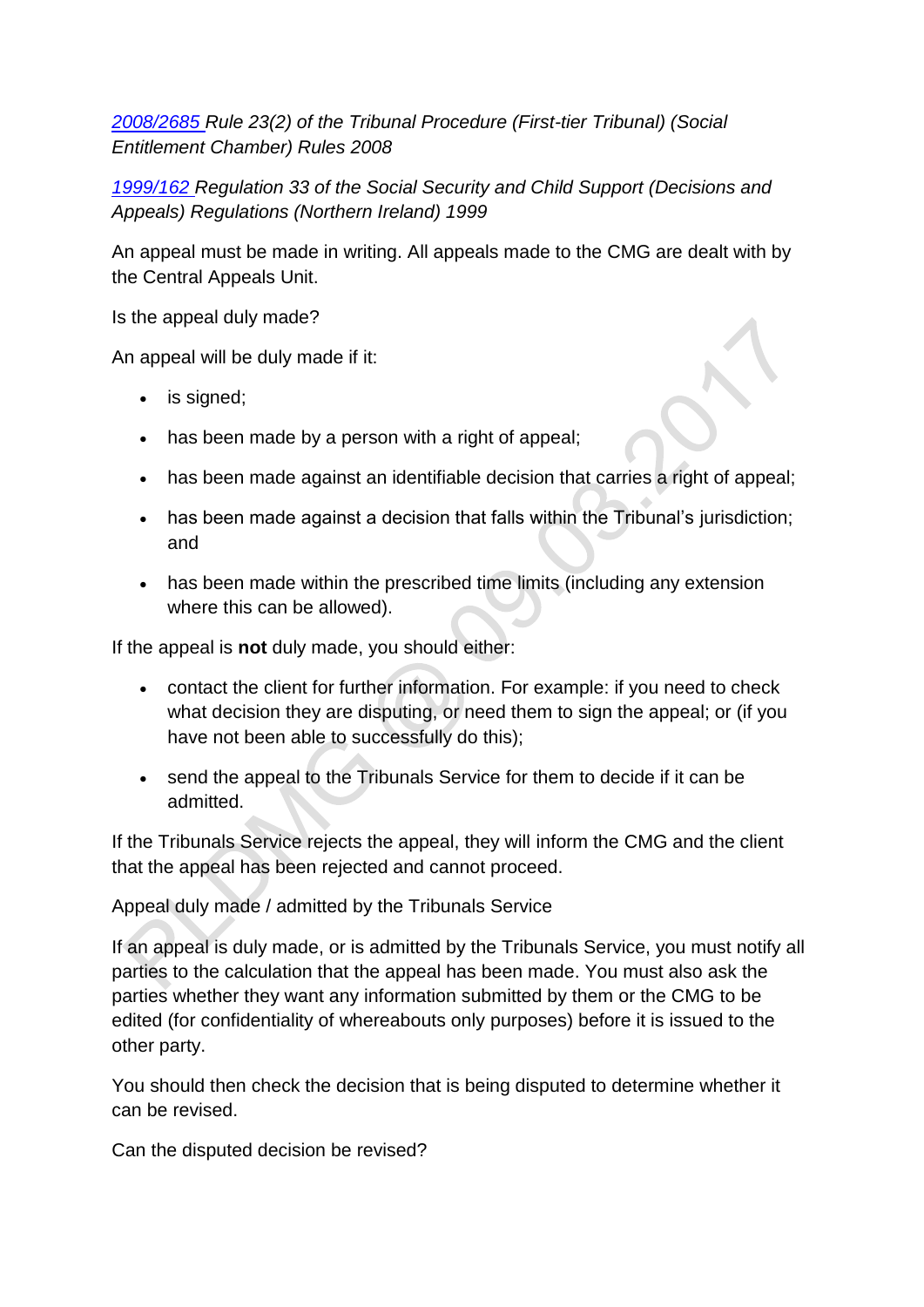*[1991/48 S](http://www.legislation.gov.uk/ukpga/1991/48)ection 16 of the Child Support Act 1991*

*[1999/991 R](http://www.legislation.gov.uk/uksi/1999/991)egulation 3A of the Child Support (Decisions and Appeals) Regulations 1999*

*[1991/2628 A](http://www.legislation.gov.uk/nisi/1991/2628/contents)rticle 18 of the Child Support (Northern Ireland) Order 1991*

*[1999/162 R](http://www.legislation.gov.uk/nisr/1999/162/contents/made)egulation 3 of the Social Security and Child Support (Decisions and Appeals) Regulations (Northern Ireland)1999*

If the disputed decision can be revised, this may prevent the need for the case to proceed to an Appeal Tribunal. Refer to the guidance on [Revisions](http://np-cmg-sharepoint.link2.gpn.gov.uk/sites/policy-law-and-decision-making-guidance/Pages/Revisions/Revisions.aspx) for further advice about the circumstances in which a decision can be revised. NOTE: this will not be necessary if the applicant had already applied for a Revision before submitting their appeal.

- If you decide the disputed decision can be revised, and the revised decision is financially advantageous to the appellant, you should complete this action and notify all parties of the outcome. The original appeal will lapse and the new decision will carry new revision / appeal rights.
- If you decide the disputed decision can be revised, but the revised decision is not financially advantageous to the appellant, you should complete the revision, but treat the appeal as made against the revised decision.
- If you decide that the disputed decision cannot be revised you should proceed with the appeal, unless the client informs you that they wish to withdraw their appeal.

Prepare a response to the appeal

If you decide to proceed with the appeal, an appeal response must be written setting out:

- the decision being appealed;
- the basis on which that decision was made, including details of the information and evidence taken into account and the law used to make the decision.

The response will then be issued to all the parties, including the Tribunals Service, who will then make the necessary arrangements for a hearing date.

Further action / information required

At any stage during the appeals process, the Tribunals Service may contact the CMG to request additional information / evidence. If this is the case, the original Response Writer will undertake any additional action referred to by the judge (in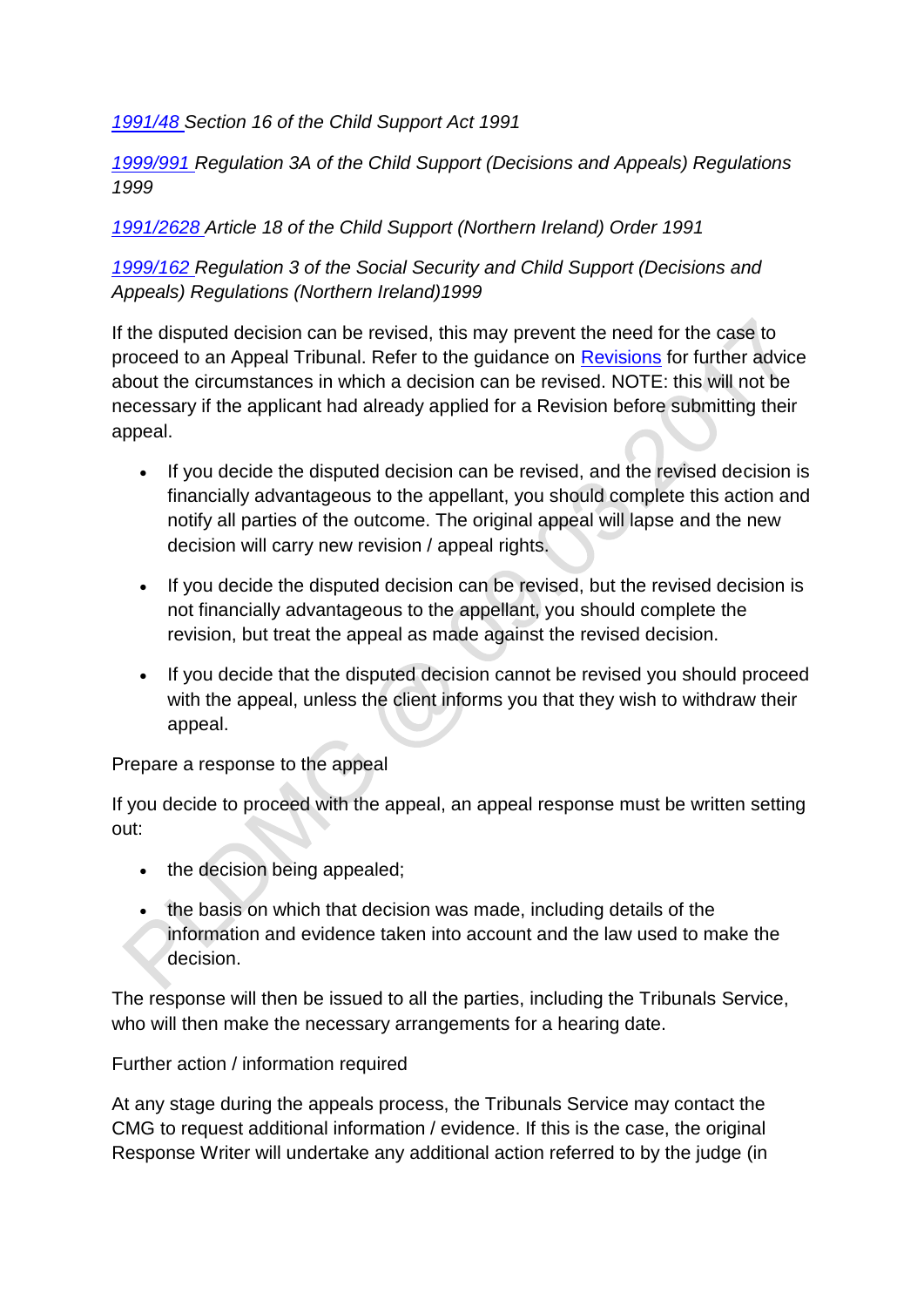Northern Ireland, the Tribunal Chairperson) or provide a response to a request for further evidence and return this to the Tribunal in a supplementary response.

Alternatively, one of the parties may produce further information / evidence that allows the disputed decision to be revised. NOTE: this action can be taken at any point until the appeal is heard and decided, if this occurs, but in practice, once the appeals Response has been submitted, we would normally leave decisions of this type to the Tribunal.

Appeal Outcomes:

When the appeal has been heard and decided, the Tribunals Service will issue a Decision Notice confirming the appeal outcome.

If the appeal has been disallowed, no further action will be required, as the original decision will stand. However, it should be noted that the clients will have a further right of appeal against the Tribunal's decision and can either:

 $\triangle$ 

- make a Liberty to Apply appeal; or
- appeal to the CMG for the Tribunal's decision to be set aside.

If the appeal is allowed in full or in part, you will need to:

- consider whether it is appropriate for the CMG to appeal against the Tribunal's decision; or
- reassess the disputed decision to reflect the appeal outcome.

REMEMBER: a Statement of Reasons should be requested from the Tribunal Judge (the Tribunal Chairperson in Northern Ireland) if you need any clarification of the Tribunal's decision or think it may be appropriate for the CMG to make an appeal. Statement of Reason requests must be made within one month of the Tribunal's decision.

# [Return to Contents](http://np-cmg-sharepoint.link2.gpn.gov.uk/sites/policy-law-and-decision-making-guidance/Pages/Appeals/Appeals.aspx#Contents)

# [Appeals: Decision Making Guidance](http://np-cmg-sharepoint.link2.gpn.gov.uk/sites/policy-law-and-decision-making-guidance/Pages/Appeals/Appeals.aspx)

Time Limits for appeals

*[2008/2685 R](http://www.legislation.gov.uk/uksi/2008/2685/contents)egulation 23 (2) and Schedule 1 of the Tribunal Procedure (First-tier Tribunal) (Social Entitlement Chamber) Rules 2008*

*[1999/991 R](http://www.legislation.gov.uk/uksi/1999/991)egulation 31 of the Social Security and Child Support (Decisions and Appeals) Regulations 1999*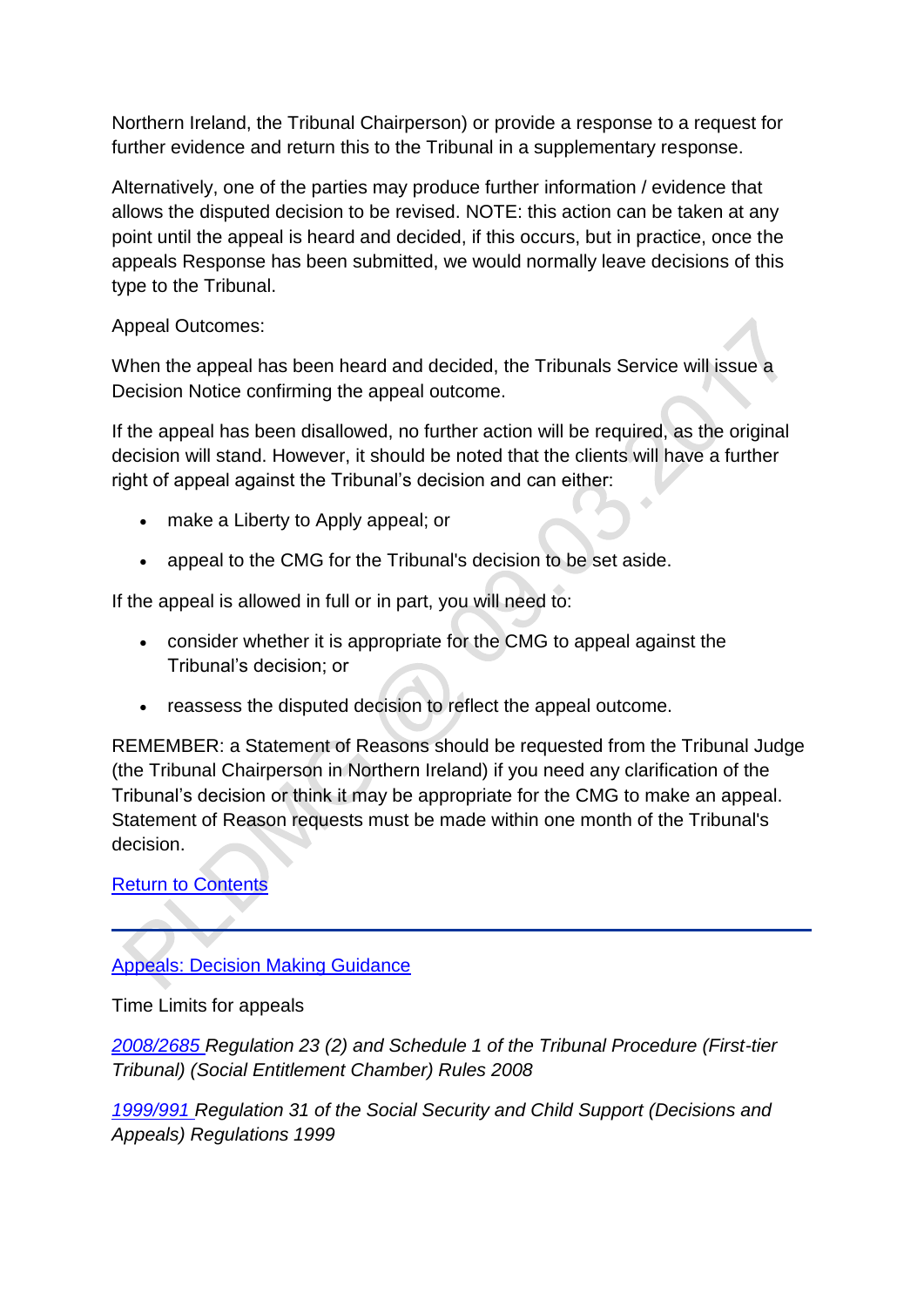## *[1999/162 T](http://www.legislation.gov.uk/nisr/1999/162/contents/made)he Social Security and Child Support (Decisions and Appeals) Regulations (Northern Ireland) 1999*

An appeal must be made within one month of the notice of the disputed decision being sent to the appellant.

However, if the client requests an explanation of the decision or a revision first, this may change the appeal time limits. See the drop downs below for further information.

Client requested a statement of reasons for the decision

*[2008/2685 S](http://www.legislation.gov.uk/uksi/2008/2685/contents)chedule 1 of the Tribunal Procedure (First-tier) (Social Entitlement Chamber) Rules 2008*

*[1999/162 R](http://www.legislation.gov.uk/nisr/1999/162/contents/made)egulation 31 of the Social Security and Child Support (Decisions and Appeals) Regulations (Northern Ireland) 1999*

If a written statement for reasons for a decision was requested within one month of that decision, the time limit for an appeal is 14 days after the later of:

- the end of that month; or
- the date on which the written statement of reasons was provided.

Client requested a Revision

If the client had requested a Revision, the one month appeal time limit will run from:

- the date that any decision refusing to revise was issued; or
- the date the revised decision was issued, if a revision was implemented.

NOTE: if the application for a revision was made outside the normal time limit, and it was decided that an extension of time could not be agreed to, the time limit for appealing will remain as one month from the date the original decision was issued, **not** the date on which the CMG notified the appellant that the application was rejected as out of time.

### Late appeals

In some circumstances the time limits to appeal (quoted above) can be extended. However, the period in which an appeal must be made can never be extended by more than 12 months from the original time limit that applied (i.e. 13 months in total from the date of the original / revised decision).

If a notice of appeal is submitted outside the time limit, it must include the reason why it is late.

A decision maker can extend the time limit for appealing if they are satisfied that it is in the interests of justice. This means you must be satisfied that: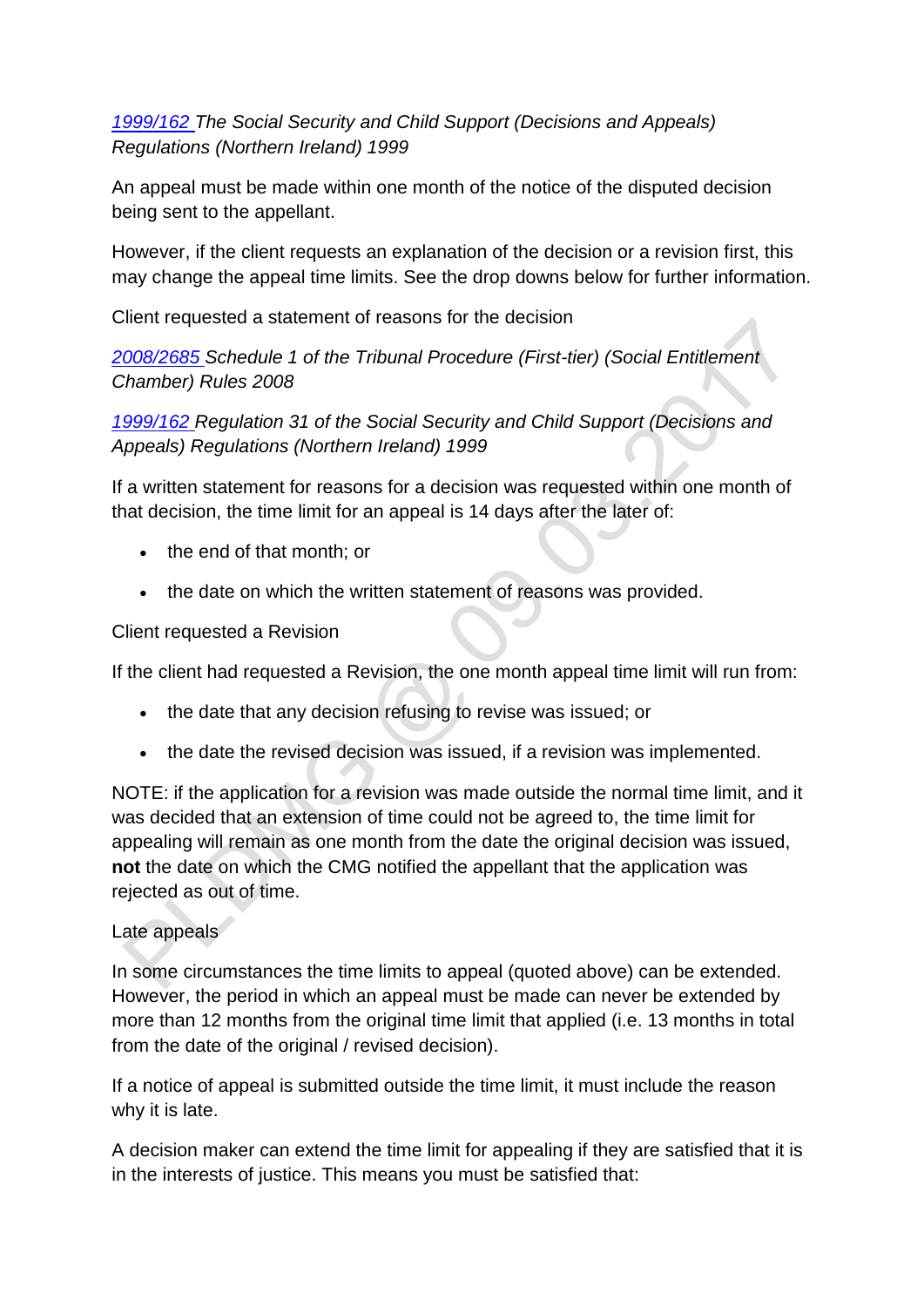- special circumstances applied; and
- as a result of those circumstances, it was not practicable for the appeal to be made within the normal time limit.

NOTE: if an appeal is received more than 13 months after the date of the original / revised decision, it should be referred directly to the Tribunals Service for them to consider.

What is a special circumstance?

*[1999/991 R](http://www.legislation.gov.uk/uksi/1999/991)egulation 32(6)(a)(b) and (c) of the Social Security and Child Support (Decisions and Appeals) Regulations 1999* 

*[1999/162 R](http://www.legislation.gov.uk/nisr/1999/162/contents/made)egulation 32(6)(a)(b)and (c) of the Social Security and Child Support (Decisions and Appeals) Regulations (Northern Ireland) 1999* 

The legislation prescribes three specific special circumstances. These are:

- the appellant, their partner or their dependant has died or has a serious illness;
- $\bullet$  the appellant is not resident in the UK;
- normal postal services were disrupted.

The legislation also prescribes that any other "special circumstances" can be considered, if they are wholly exceptional and relevant. This means the circumstances must (1) be directly related to the failure to make the appeal in time; and (2) cannot include any of the reasons listed as factors that cannot be taken into account when you are deciding whether to extend the time limits.

If you accept the reasons for the appeal being late, you must write to the respondent asking them to comment on those reasons and say if they are willing to accept them and allow the appeal to continue. You must also ask the respondent whether they want any information submitted by them or the Secretary of State to be edited (for confidentiality of whereabouts only) before it is issued to the other party.

If the respondent accepts the reasons, the appeal will be treated as being in-time and lodged accordingly.

If you do not accept the reasons for lateness or if the respondent rejects the appeal, you must inform the appellant that the appeal will be referred to the Tribunal Service for them to decide if it can be admitted.

NOTE: all referrals to the Tribunal Service must include your comments and those of the respondent where appropriate.

#### [Return to Contents](http://np-cmg-sharepoint.link2.gpn.gov.uk/sites/policy-law-and-decision-making-guidance/Pages/Appeals/Appeals.aspx#Contents)